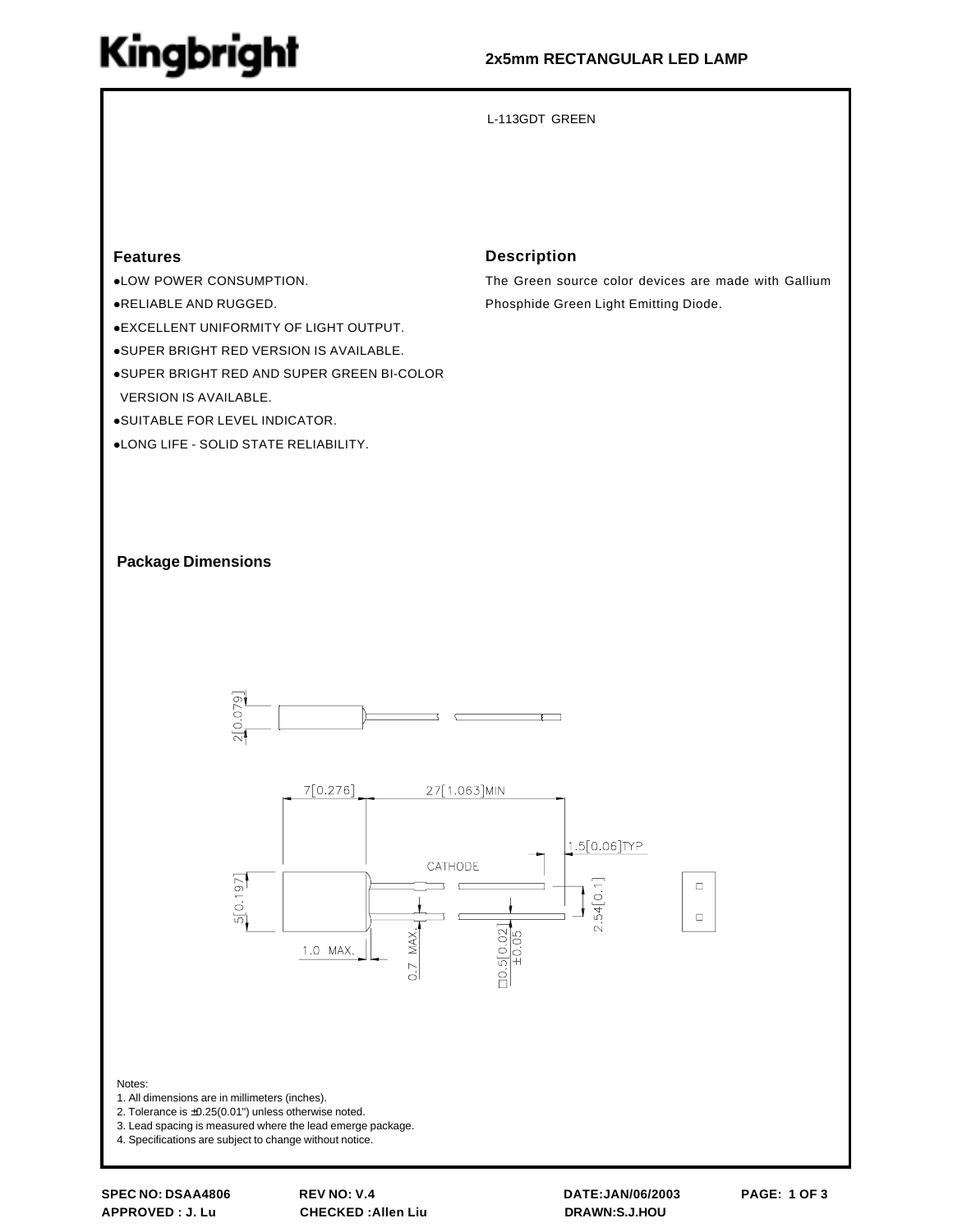# Kingbright

| <b>Selection Guide</b> |             |                       |                                          |      |                         |  |  |  |  |
|------------------------|-------------|-----------------------|------------------------------------------|------|-------------------------|--|--|--|--|
| Part No.               | <b>Dice</b> | Lens Type             | $\mathsf{I} \mathsf{v}$ (mcd)<br>@ 10 mA |      | <b>Viewing</b><br>Angle |  |  |  |  |
|                        |             |                       | Min.                                     | Typ. | 201/2                   |  |  |  |  |
| L-113GDT               | GREEN(GaP)  | <b>GREEN DIFFUSED</b> | 1.8                                      | 5    | $110^\circ$             |  |  |  |  |

Note:

1. θ1/2 is the angle from optical centerline where the luminous intensity is 1/2 the optical centerline value.

#### **Electrical / Optical Characteristics at T<sub>A</sub>=25°C**

| Symbol               | Parameter                | <b>Device</b> | Typ. | Max. | <b>Units</b> | <b>Test Conditions</b> |  |
|----------------------|--------------------------|---------------|------|------|--------------|------------------------|--|
| $λ$ peak             | Peak Wavelength          | Green         | 565  |      | nm           | $I = 20mA$             |  |
| $\lambda$ D          | Dominate Wavelength      | Green         | 568  |      | nm           | $IF = 20mA$            |  |
| $\Delta \lambda$ 1/2 | Spectral Line Half-width | Green         | 30   |      | nm           | $IF = 20mA$            |  |
| C                    | Capacitance              | Green         | 15   |      | pF           | $V_F=0V$ ; f=1 MHz     |  |
| <b>VF</b>            | Forward Voltage          | Green         | 2.2  | 2.5  | V            | $I = 20mA$             |  |
| <sup>1</sup> R       | <b>Reverse Current</b>   | Green         |      | 10   | uA           | $V_R = 5V$             |  |

#### Absolute Maximum Ratings at T<sub>A</sub>=25°C

| Parameter                     | Green                                | <b>Units</b> |
|-------------------------------|--------------------------------------|--------------|
| Power dissipation             | 105                                  | mW           |
| DC Forward Current            | 25                                   | mA           |
| Peak Forward Current [1]      | 140                                  | mA           |
| Reverse Voltage               | 5                                    | $\vee$       |
| Operating/Storage Temperature | -40 $^{\circ}$ C To +85 $^{\circ}$ C |              |
| Lead Solder Temperature [2]   | 260°C For 5 Seconds                  |              |

Notes:

1. 1/10 Duty Cycle, 0.1ms Pulse Width.

2. 2mm below package base.